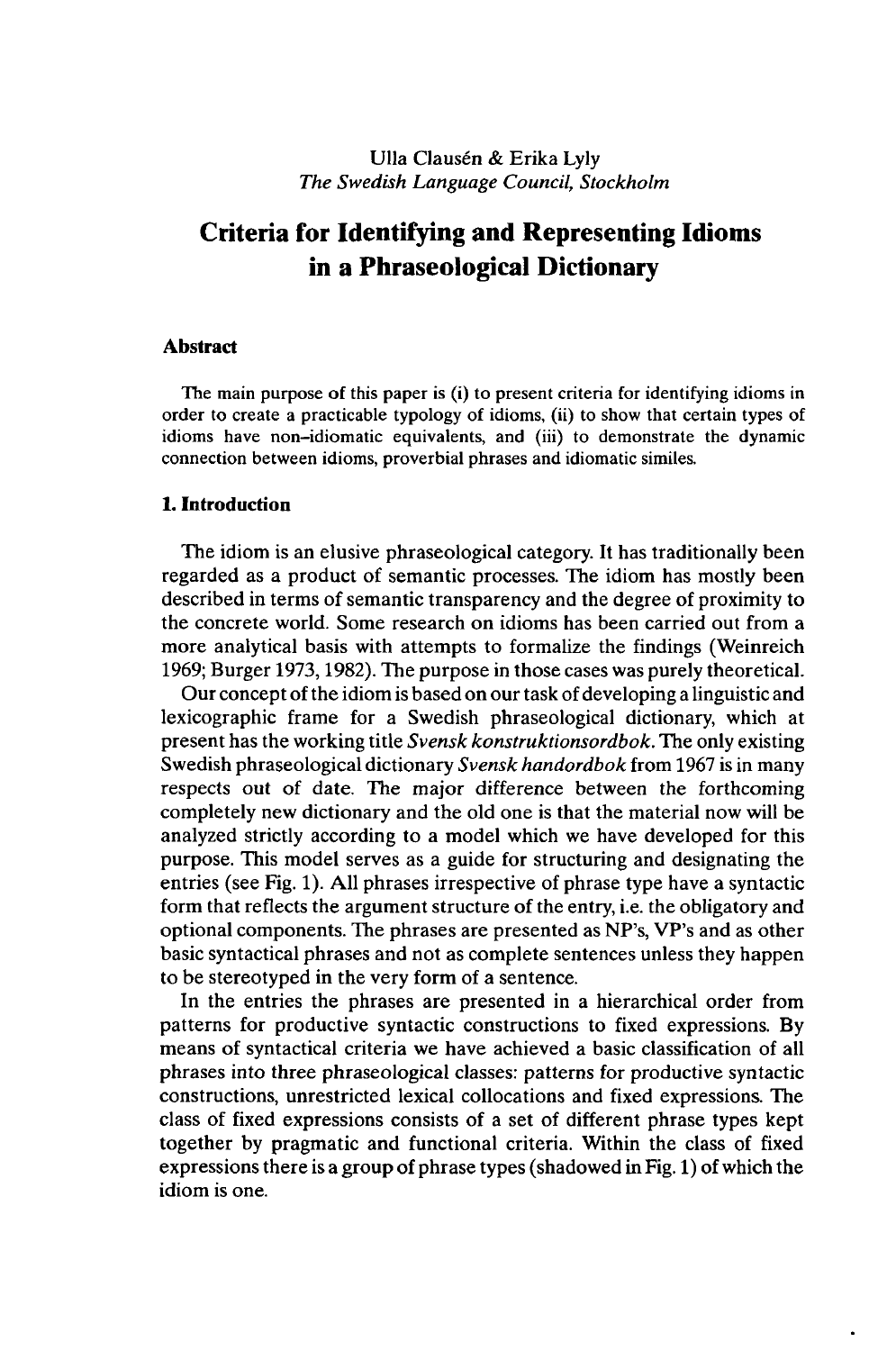## **A MODEL FOR ANALYZING TYPES OF PHRASES**



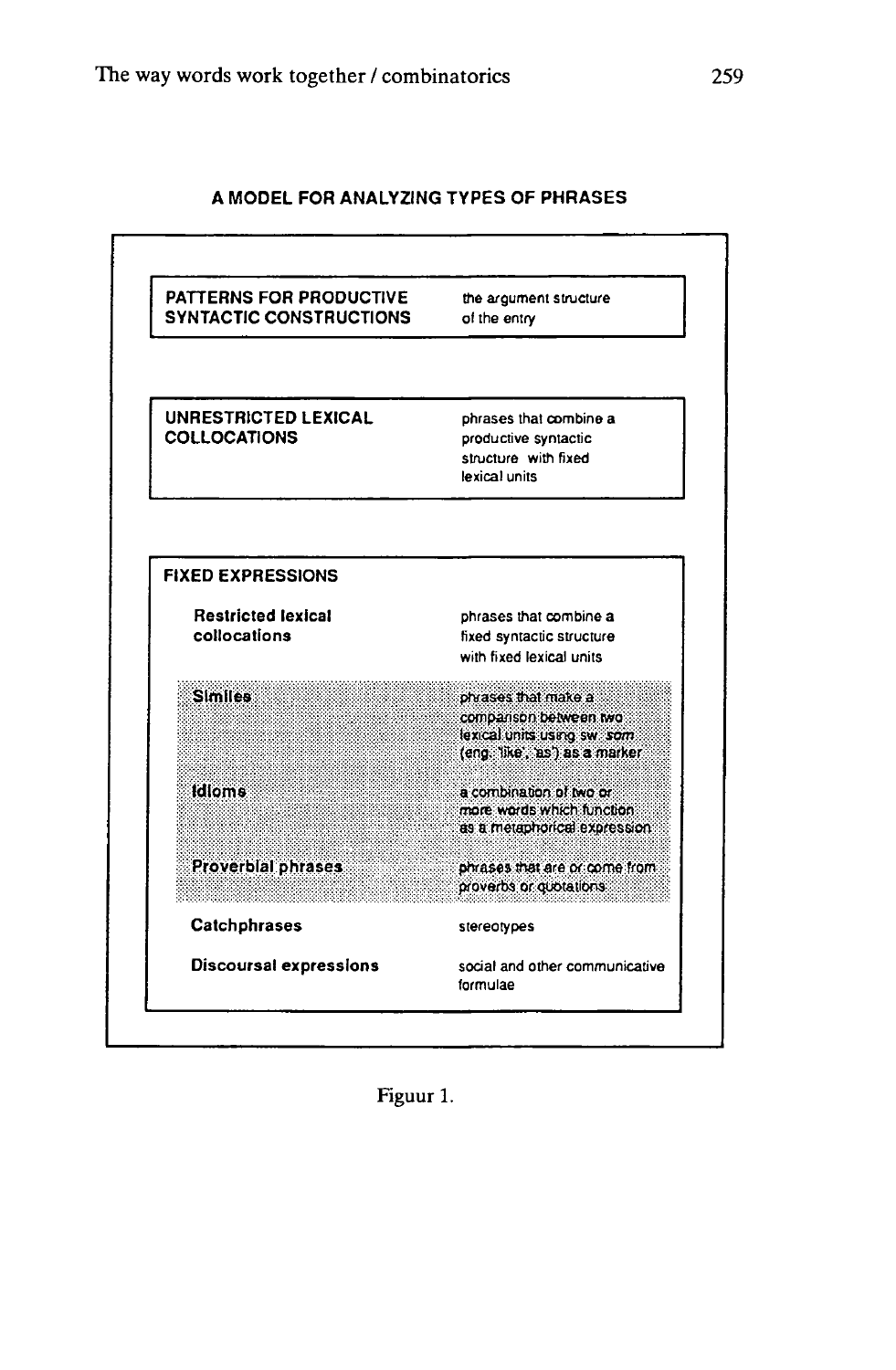#### **2. Basic criteria for identifying idioms**

Our definition and analysis of the idiom is based on the study of idioms in relation to all other types of phrases that will be included in the dictionary. The idiom in our model is defined as a combination of two or more words which as a whole function as a metaphorical expression. It should be noticed that it is the whole phrase and not just a part of it that has been metaphorized. The idiom is interpreted according to the function it has in discourse, irrespective of what the single words mean when they are interpreted one by one. Thus in the idiom *cast pearls before swine* it is not the metaphors *pearls* and *swine* that give the phrase the status of being an idiom, but the fact that they are included in a whole phrase which in normal contexts is used in such a way that it is evident that the single words should not be understood in their literal sense but transferred to a metaphorical level.

### **3. Specific criteria for identifying idioms**

The group of phrases in which the idiom is included also consists of similes and proverbial phrases (see Fig. <sup>1</sup> for definitions). Similes are comparisons like *vara som ettröttskynkeför ngn* "be like a red rag to a person". Proverbial phrases are conventional utterances in the form ofsentences like *man ska ta seden dit man kommer* "when in Rome you must do as the Romans do". These categories are parts of what we call an **idiom cluster** (see Fig. 2), where the idioms are at the center and the proverbial phrases and similes are at the outer edges (Clausen 1993). Similes and idioms often interact: *vara [som] ett rött skynke för ngn* "be [like] a red rag to a person". Proverbial phrases and idioms also interact: *[man ska] ta seden dit man kommer.*

#### **3.1 Idioms with non-idiomatic equivalents**

In analyzing the idioms we give special attention to literal counterparts. We have noted five types of idioms, four of which have phraseological, non-idiomatic equivalents. Earlier studies of idioms often discuss non-idiomatic equivalents in order to describe idiomaticity (Burger 1973: 25-31): the less semantically motivated they think an idiom is in relation to its literal counterpart, the higher the degree of idiomaticity. The authors of *Oxford Dictionary ofCurrentIdiomatic English* (Cowie 1983: XII- XIII) are clear about the fact that one of their two categories of idioms called 'figurative idioms' have equivalents among the restricted collocations (e.g. *catch fire).*

The first type of idiom (a) has a non-idiomatic equivalent from which a complement is transferred from the status of examples to the status of fixed phrases. In the metaphorization focus is shifted and a verb is often weakened or even omitted. The idiomatic expression *vara [som] ett slag i ansiktet* "be [like] a slap in the face" with the metaphorical meaning 'be an insult' has the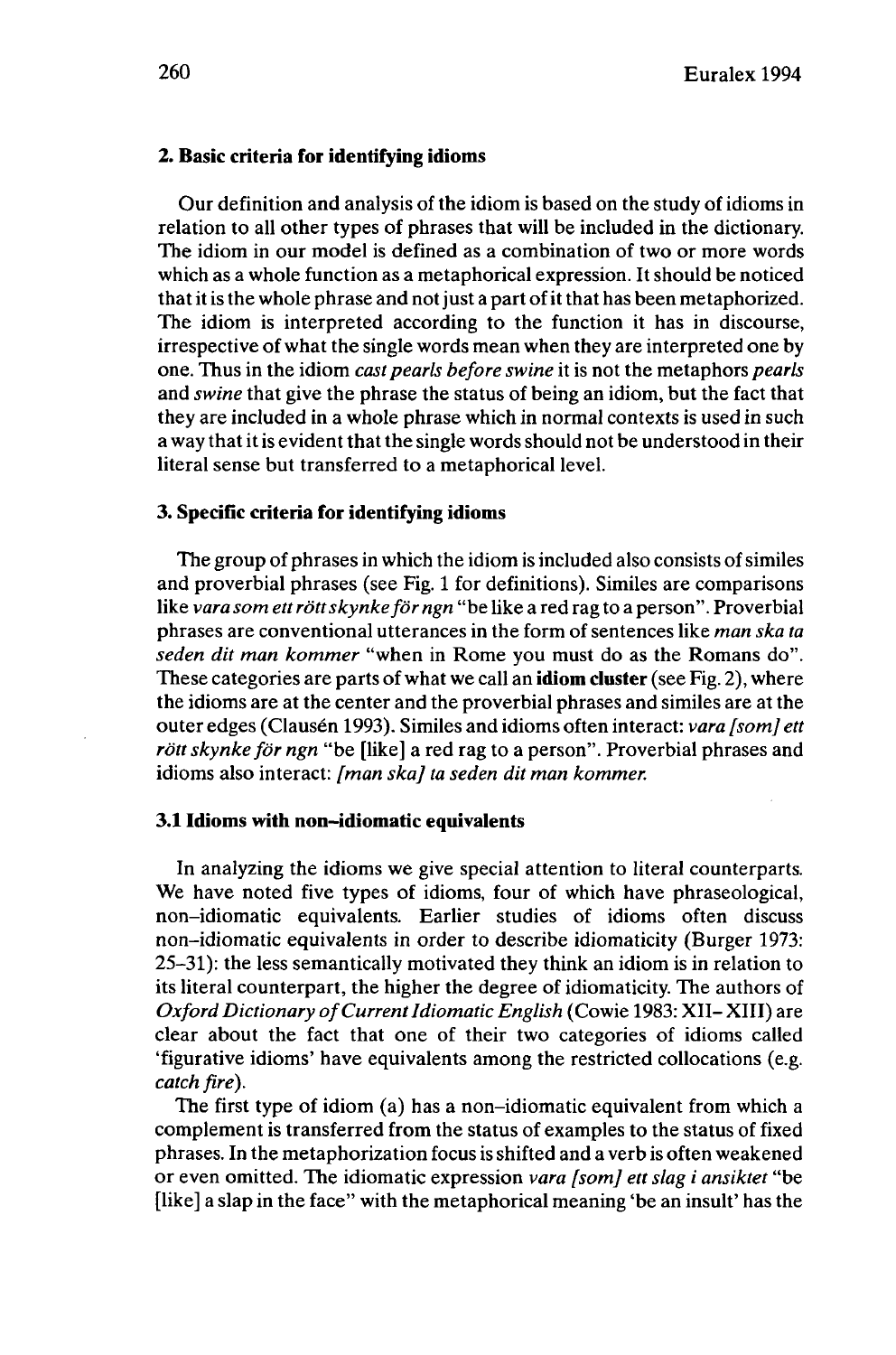non-idiomatic equivalent *ge nagon ett slag* "give a person a slap" (e.g. *han gav honom ett slag i ansiktet* "he gave him a slap in the face").

The second type of idiom (b) has a non-idiomatic equivalent with an optional complement which is transferred and has become obligatory in the metaphorization. The idiomatic expression *fâ small pä fingrarna* "get a rap on the knuckles" with the metaphorical meaning 'be reprimanded' has a non-idiomatic equivalent *fâ small [pâ fingrarna]* "get a rap [on the knuckles]" (e.g.*pojkenficksmallpàfingrarna iskolan* "the boy was rapped on the knuckles at school").

The third type of idiom (c) has a non-idiomatic equivalent which has the same form, but one part which is variable has become non-variable in the metaphorized expression. The idiomatic expression *slâ nâven i bordet* "hit the table with one's fist" with the metaphorical meaning 'firmly object to something' hasthe non-idiomatic equivalent*slâ näven i bordet/katedern* "hit the table/desk with one's fist" (in Swedish an adverbial is obligatory here).

The fourth type of idiom (d) has a non-idiomatic equivalent with exactly the same form but with different meaning. The idiomatic expression *spela teater* "play theatre" with the metaphorical meaning 'put on an act' has the non-idiomatic equivalent *spela teater* with the meaning 'act'.

If we analyze the non-idiomatic expressions we find that they belong to different categories in our model: the equivalents of type (a), type (b) and type (c) are unrestricted collocations, the equivalents of type (d) belong to restricted collocations (see Fig. 1).

#### **3.2 Unique idioms**

There are idioms (e) that do not have any equivalents among the lexical collocations. The phrase *kasta ut barnet med badvattnet* "throw the baby out with the bathwater" has the metaphorical meaning 'lose the precious things when doing away with the waste'.

#### **3.3 The idiom cluster**

We have found that all types of idioms, both idiomatic equivalents and unique idioms, have their special places in the idiom cluster (see Fig. 2). Idioms of type (e) can interact with the proverbial phrases. A touch of modality can often be found in these idioms, e.g. in *kasta ut barnet med badvattnet* which can be changed to a proverbial phrase: *man ska inte kasta ut barnet med badvattnet.* Idioms of type (a) can interact with the similes, e.g. *vara* [som] etti *ansiktet*. Idioms of type (b), type (c) and type (d) have central, fixed places in the cluster.